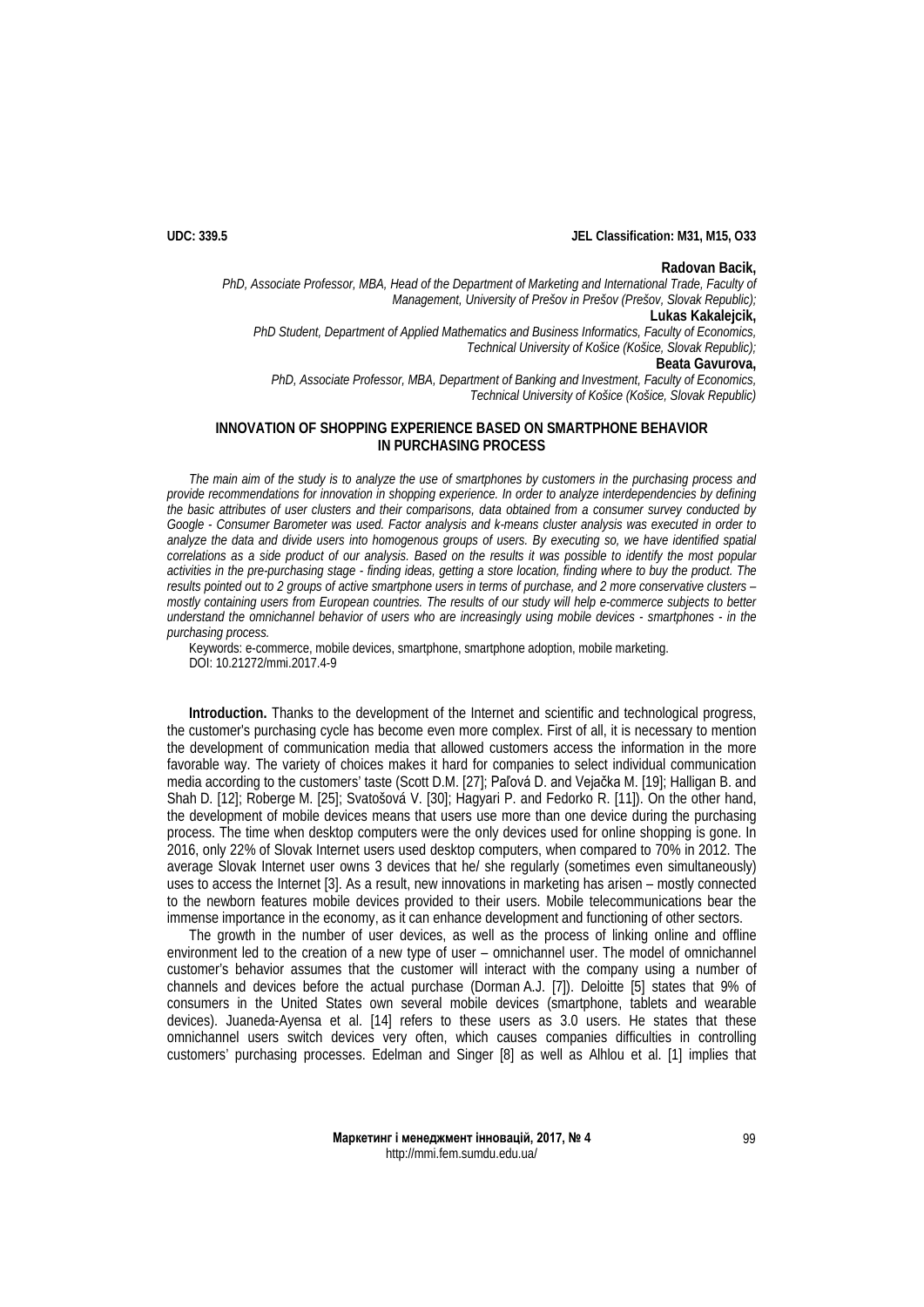analyzing and customizing the purchasing process requires relevant experience during each step of the buying process. The issue of omnichannel users grabbed attention of companies and academics alike and a number of academics have already researched it, namely Piotrowicz W. and Cuthbertson R. [\[21\]](#page-12-3), Peltola et al. [\[20\],](#page-11-9) Lazaris et al. [\[17\]](#page-11-10) and others. As interactive media created the ability to measure different results from online marketing campaigns [\[34\]](#page-12-4), the problem is that omnichannel users cannot be tracked with ease and without restrictions regarding the results. However, new methods of omnichannel customer tracking has been developed (e. g. by Google [\[1\]\)](#page-11-8) which allowed marketers to implement 360 degree view to their marketing campaigns. Omnichannel users and their behavior is an issue that is beyond the scope of this study. However, basic theoretical bases are essential to investigating the behavior of smartphone users.

Poushter J. [\[23\]](#page-12-5) in his study states that the amount of users owning a smartphone has increased sharply also in developing economies, but there are still significant differences when the smartphone ownership rate is compared for example with African countries. The author of the study also states a strong positive correlation between the ownership of smartphones with gross domestic product per capita. The study by Research New Zealand [\[24\]](#page-12-6) states that between 2013 and 2015 the share of smartphone use in New Zealand increased to 46%. In addition, the study states that daily use of other devices decreases. Deloitte [\[5\]](#page-11-5) pointed to the fact that most respondents use a mobile phone while doing other activities such as shopping at the store, talking to family or friends, watching TV, or while eating in a restaurant. It gives companies the opportunity to reach their target customer almost anytime and everywhere but in times of massive commercial distraction, only innovative marketing ideas can persuade people to pay attention to or purchase the product.

Tossell et al. [\[32\]](#page-12-7) using Smartphone Addiction Measurement Instrument studied on a sample of 34 students whether the use of smartphones under the predetermined conditions affects smartphone addiction. At the end of the experiment 21 out of 34 students agreed with the statement that they are addicted to their smartphones. Report Salesforce 2014 [\[26\]](#page-12-8) also points out that only 85% of respondents see their mobile device as a central part of their everyday life, 90% of respondents aged between 18-24 years agreed. Holmes et al. [\[13\]](#page-11-11) pointed out that in addition to the actual shopping smartphones are also used in the process of searching for information and alternatives. Mobile devices are used more often when it comes to buying products that require a higher level of engagement. Our own study carried out by Pollák et al. [\[22\]](#page-12-9) and the complementing study Bucko et al. [\[2\]](#page-11-12) showed that 96% of respondents combine desktop and mobile devices in various ratios. Moreover, the study showed that approximately 66% of respondents purchased a product using smartphones, while the most smartphones user use their device to search for product information (76%), visit the website of a company (71%), or search for product reviews (69%). Google in 2015 announced that the number of searches on mobile devices surpassed the number of searches on desktop devices (Sterling G. [\[29\]\)](#page-12-10). This finding is directly related to the study carried out by DigitasLBi [\[6\]](#page-11-13), which discusses the fact that customers have access to information about the product directly in the store which in turn influences their shopping behavior. The survey results showed that 77% of Internet users were influenced by a mobile device, 28% of users made their purchase via a mobile device. 55% of smartphone users think that the combination of the Internet and the smartphone has changed the way their shop at stores. Studies on the use of smartphones in the shopping process were published by the following academics and their collectives: Wang et al. [\[33\]](#page-12-11), Einav et al. [\[9\],](#page-11-14) Olivier X. and Treblanche N.S. [\[18\]](#page-11-15), Thakur R. [\[31\],](#page-12-12) Groß M. [\[10\]](#page-11-16).

Based on the review of the above studies show that mobile device users cannot be overlooked when analyzing the user experience and its impact on sales of the company. Users use smartphones even during routine activities. In addition, it is clear that these devices are also used in the purchasing process, however, they are not yet dominant at the purchase stage. They rather serve as a full source of information in the information-seeking stage. Also, the positive experience on mobile device might result in positive brand image and thus, brand love [\[28\]](#page-12-13). These might be considered as arguments for Google to advocate mobile-first trend (the priority optimization of websites, ads, and content to be consumed on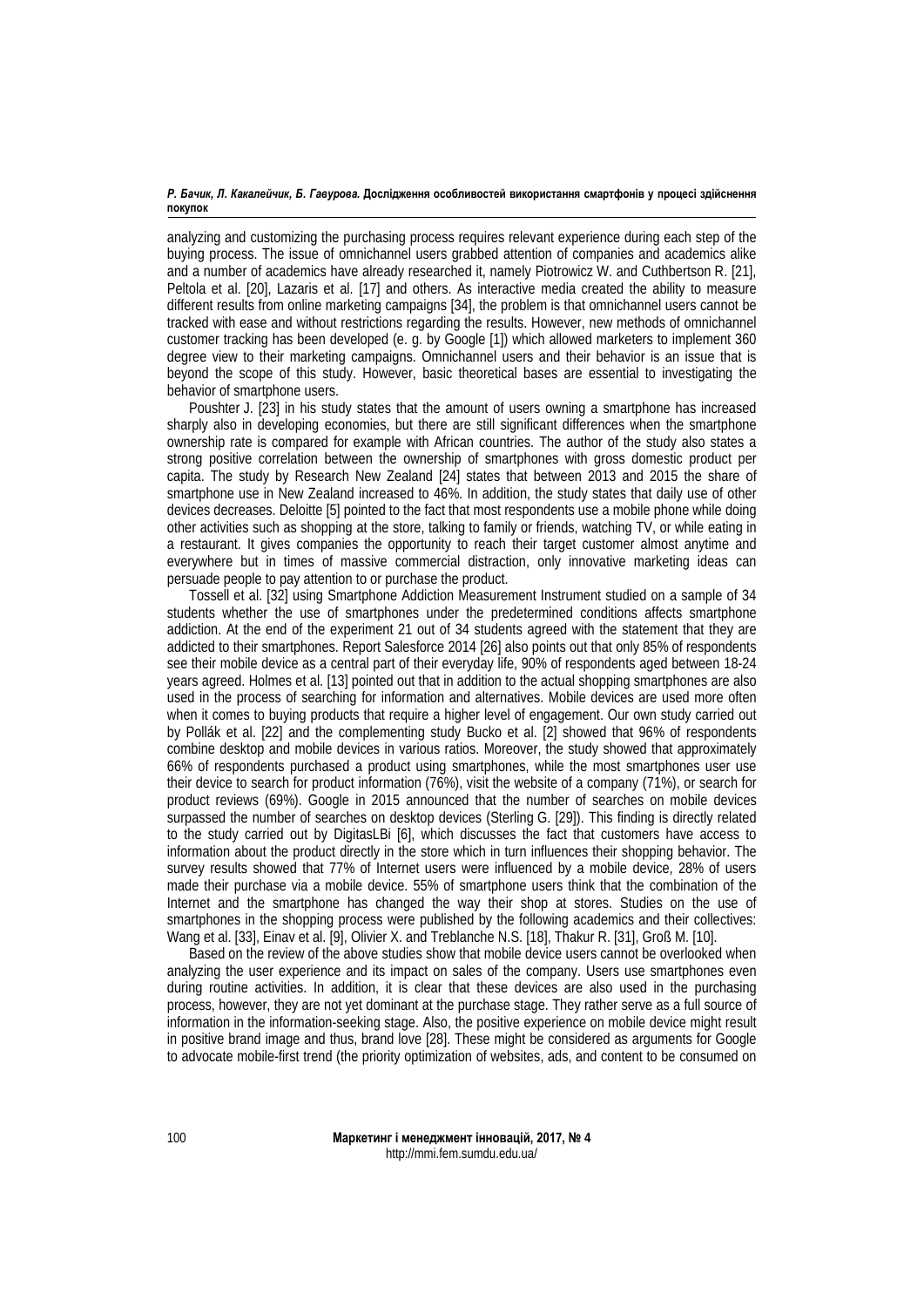mobile screens) and devalue companies and publishers that don't stick to this trend [\[3\]](#page-11-3).

**The main objective** of this study is to analyze different behavioral patterns of smartphone users during the pre-purchase stage of the purchase process based on the current knowledge and figure out the basis for innovations in customer journey optimization. By decomposing the main objective we have arrived to the following sub-objectives:

− analyze the current state of the issue of smartphones use with a focus on their use in the buying process;

− analyze the interdependencies between the variables included in the database and organizing factors in groups in order to reduce the number of variables;

− divide users by variables into homogeneous groups using the method of cluster analysis;

− define the basic attributes of the previously created clusters of users and compare these clusters.

**Materials and methods.** The behavior of smartphone users from selected countries was analyzed using data obtained from the consumer research carried out by Google – Consumer Barometer [\[4\].](#page-11-17) Data from this consumer survey were obtained from two sources. The first was a questionnaire that focuses on online population. The second one was a consumer study that aim was to calculate the total population of adults in order to adjust the results of the first part of the questionnaire. The questionnaire was conducted between January and April 2016. The data file contains data from 56 countries – Europe (29), Asia (18), America (5), Africa (3) and Australia - a total of 78,920 respondents. The analysis posed the following question: "What kind of product research you made via your smartphone?" That question was posed to respondents in the questionnaire survey aimed at pre-purchase product research. The input variables are shown in Table 1.

| Variable                                                       | Min   | Lower<br>quartile | Median | Average | <b>Upper</b><br>quartile | Max   |
|----------------------------------------------------------------|-------|-------------------|--------|---------|--------------------------|-------|
| A. Got ideas, inspiration online                               | 11,00 | 18,00             | 24,50  | 25,07   | 30,00                    | 57,00 |
| B. I found relevant brands online                              | 12,00 | 17,00             | 21,00  | 21,18   | 23,25                    | 40,00 |
| C. Compared products, their<br>features and price online       | 22,00 | 30,00             | 35,00  | 34,48   | 38,00                    | 51,00 |
| D. Sought opinions/ review/<br>advice online                   | 9.00  | 18.00             | 21,50  | 21,96   | 25.00                    | 36,00 |
| E. Watched relevant videos<br>online                           | 4,00  | 8,75              | 10,50  | 10.29   | 12,00                    | 16,00 |
| F. Searched for a relevant offer<br>online                     | 2,00  | 4,00              | 6,00   | 6,96    | 8,00                     | 18,00 |
| G. Found where to buy/ product<br>availability online          | 6,00  | 10.00             | 12,50  | 12,79   | 15,00                    | 24,00 |
| H. Get store direction/ location<br>online                     | 3,00  | 9.00              | 12,50  | 12,54   | 15,00                    | 26,00 |
| I. Made contact/ requested<br>contact (with brands/ retailers) | 3,00  | 4,00              | 6,00   | 5,95    | 7,00                     | 12,00 |
| J. I was looking for online<br>financial options               | 0,00  | 1,00              | 2,00   | 2,43    | 3,00                     | 7,00  |
| K. Other information looked for<br>online                      | 3,00  | 7,00              | 10,00  | 10,52   | 14,00                    | 20,00 |

*Table 1 –* **Description of input variables (in %)** (developed by authors' study)

In order to analyze the data file we used the following statistical methods: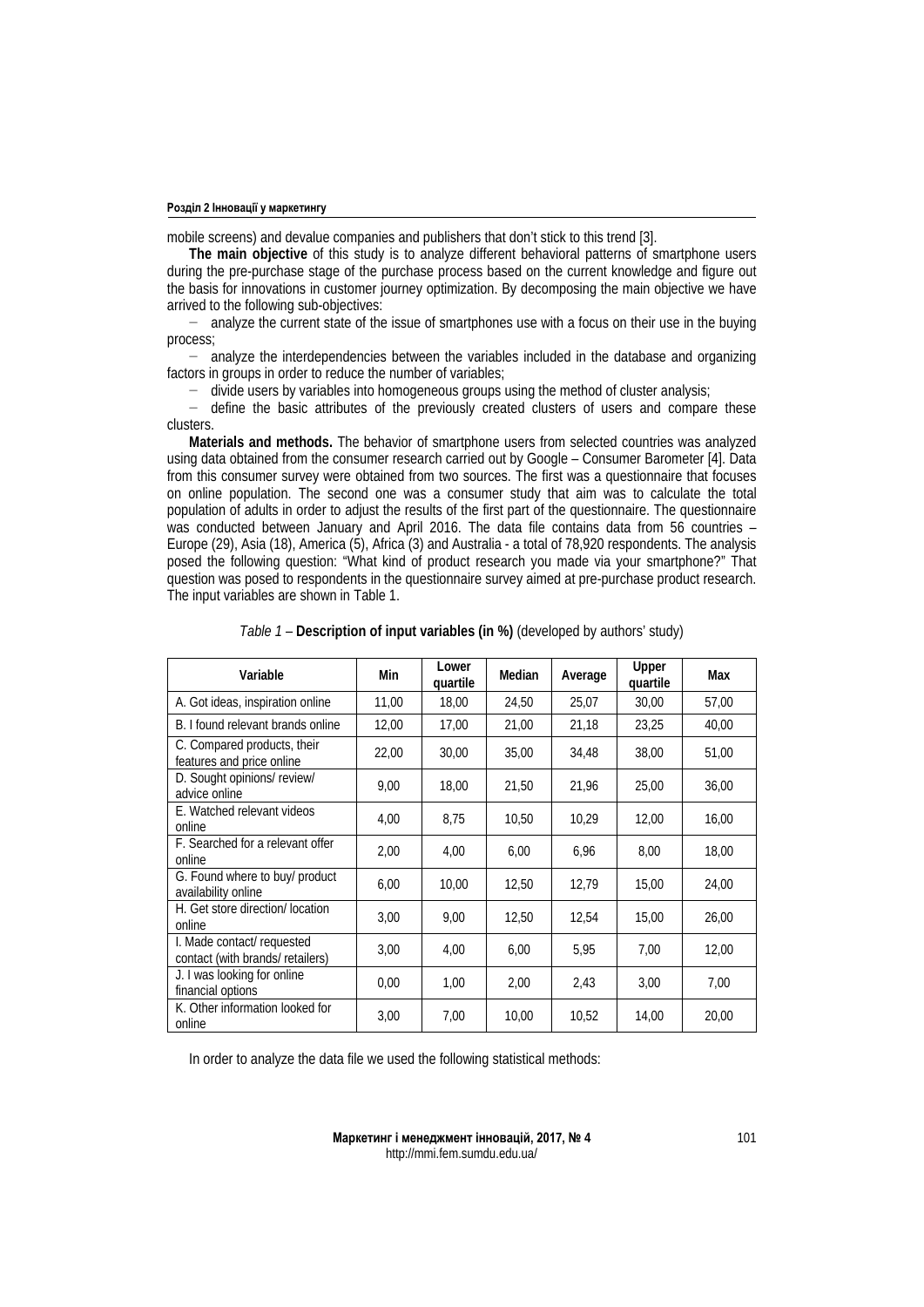*Р. Бачик, Л. Какалейчик, Б. Гавурова.* **Дослідження особливостей використання смартфонів у процесі здійснення покупок**

- descriptive statistics (tables, bar charts, line charts, box plot, mean, median, quartiles);
- − factor analysis;
- cluster analysis using k-means.

During the analysis we made use of The R Project and MS Excel.

**Results.** In the first step of the analysis we had to confirm that it is appropriate to use the factor analysis. Accordingly, the analysis is associated with the following steps:

- − the analysis of the correlation matrix of variables;
- − calculation of KMO and MSA statistics;

− implementation of the Bartlett test of sphericity.

The correlation matrix of variables is shown in Table 2.

*Table 2 –* **Correlation matrix of variables** (developed by authors' study)

|   | А       | B       | C       | D       | E       | F       | G       | н       | I       | J       | K       |
|---|---------|---------|---------|---------|---------|---------|---------|---------|---------|---------|---------|
| A | 1,00    | 0,12    | $-0.39$ | $-0.48$ | 0,24    | $-0,31$ | $-0.05$ | $-0,10$ | 0,20    | $-0,01$ | $-0,11$ |
| B | 0,12    | 1,00    | 0,40    | 0,00    | 0,33    | 0,13    | 0,33    | 0,16    | 0,40    | 0,46    | $-0,39$ |
| C | $-0.39$ | 0,40    | 1,00    | 0,30    | $-0.06$ | 0,40    | 0,20    | 0,32    | 0,07    | 0,10    | $-0,30$ |
| D | $-0.48$ | 0.00    | 0,30    | 1,00    | 0,19    | 0.44    | 0,20    | 0,28    | 0,13    | 0,23    | 0,08    |
| E | 0,24    | 0,33    | $-0.06$ | 0,19    | 1,00    | 0,31    | 0,41    | 0,37    | 0,51    | 0,40    | $-0,12$ |
| F | $-0,31$ | 0,13    | 0,40    | 0,44    | 0,31    | 1,00    | 0,11    | 0,41    | 0,15    | $-0.09$ | $-0,20$ |
| G | $-0.05$ | 0,33    | 0,20    | 0,20    | 0,41    | 0,11    | 1,00    | 0,71    | 0,64    | 0,51    | $-0,13$ |
| н | $-0,10$ | 0,16    | 0,32    | 0,28    | 0,37    | 0,41    | 0,71    | 1,00    | 0,51    | 0,30    | $-0,20$ |
| L | 0,20    | 0,40    | 0,07    | 0,13    | 0,51    | 0,15    | 0,64    | 0,51    | 1,00    | 0,41    | $-0,28$ |
| J | $-0,01$ | 0,46    | 0,10    | 0,23    | 0,40    | $-0.09$ | 0,51    | 0,30    | 0,41    | 1,00    | 0,01    |
| K | $-0,11$ | $-0,39$ | $-0,30$ | 0,08    | $-0,12$ | $-0,20$ | $-0,13$ | $-0,20$ | $-0.28$ | 0,01    | 1,00    |

The variables are labeled with letters in accordance with Table 3. The correlation matrix shows small, medium and large dependencies between the analyzed variables. Large dependencies (above 0,5) can be observed between the following variable pairs:

- − made contact/requested contact (with brands/ retailers) and get store location (0,51);
- − found where to buy/product availability online, requested contact (with brands/ retailers (0,64);
- − found where to buy/product availability online, get store direction/ location online (0,71);
- 
- − found where to buy/product availability online, I was looking for online financial options (0,51); − get store direction/location online, made contact/requested contact (with brands/ retailers) (0,51).

Based on these correlations, it is already possible to develop several marketing innovations. First of all, AI-based machine could analyze the behavioral pattern of the smartphone user and proactively offer information about the proximity of the store combined with the stock availability e. g. "This product is available in a store 2 kilometers away. Get directions." It could be also used to trigger a chatbot or live chat communication in order to assure user about his intended purchase.

Since the correlation matrix showed a dependency between variables, we proceeded with the implementation of further tests in order to determine the appropriateness of using the factor analysis. In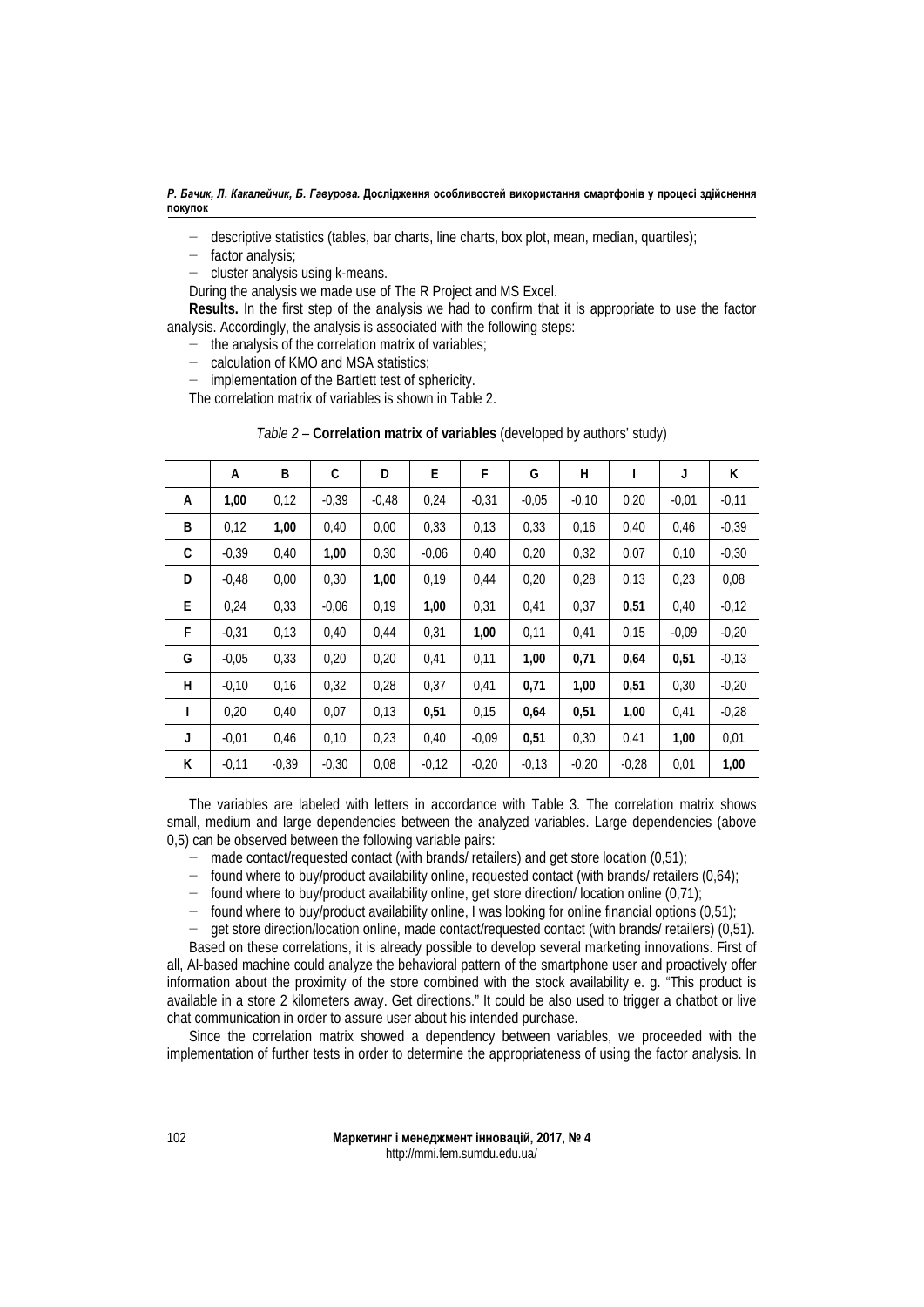order to carry out Kaiser-Mayer-Olkin test we standardized the data matrix's scale using z-scores. The total value of KMO test was 0,66, which according to Kráľ et al. [[16\]](#page-11-18) represents the average adequacy of the sample data. Since, however, this value is greater than 0,50, it is suitable to carry out the factor analysis. All selected variables can be used within the analysis.

|                                              | K1   | К2   | K3   | K4   | K <sub>5</sub> | K6   | K7   | K8   | K9   | K <sub>10</sub> | K11  |
|----------------------------------------------|------|------|------|------|----------------|------|------|------|------|-----------------|------|
| <b>Standard</b><br>deviation (own<br>number) | 1,90 | 1,43 | .18  | 1,04 | 0.93           | 0,73 | 0,63 | 0,62 | 0,53 | 0,50            | 0,40 |
| Cumulative<br>variability                    | 0,33 | 0,51 | 0.64 | 0.74 | 0.82           | 0,87 | 0.90 | 0.94 | 0.96 | 0.99            | 1,00 |

*Table 3 –* **Principal components analysis** (developed by authors' study)

In the next step we conducted a Batletts's sphericity test. In this test, we tested the following statistical hypotheses:

− H0: The correlation matrix of variables does not equal 1.

− HA: The correlation matrix of variables equals 1.

Since the p-value was  $8.853188e^{-25}$ , and thus was lower than the significance level  $\alpha$  = 0.05, the null hypothesis was rejected. Since the correlation matrix of variables did not equal 1, we accept the alternative hypothesis HA. In the next step we calculated the appropriate number of common factors. Firstly, we analyzed the principal components. The results are shown in Table 3. Since the value of own numbers is in the case of four components higher than 1, and the selection of these four components explains 74% of variation, the factor analysis will focus only on these 4 factors.

Since the saturation of several factors under one indicator was high, we had to implement different types of rotation - orthogonal (varimax, quartimax, equamax) and oblique (oblimin, promax). The best results were obtained when using equamax rotation. With three variables the saturation was relatively high, and therefore it is impossible to assign a particular variable to a factor. Therefore, three variables with high saturation were excluded from the analysis.

After removing these variables, it is necessary to repeat the whole process again. The value of KMO statistics was again at the level of 0.66, which represents an average adequacy of sample data. In addition, Bartlett's sphericity test again rejected the null hypothesis that the correlation matrix equals one. The achieved p value is in fact equal to 3.729983e-16, which is below the level of statistical significance of  $\alpha$  = 0.05. We thus proceeded to the analysis of the principal components in order to choose the appropriate number of factors for the factor analysis. Based on Table 4, we chose three factors for further analysis. Since the three components are greater than 1, and the proportion of cumulative variability is 71%, we consider this selection to be correct.

|                                 |           | ռ∠   | rэ             |      | K <sub>5</sub> | ĸ٥   | <b>I/T</b><br>N/ | K8   |
|---------------------------------|-----------|------|----------------|------|----------------|------|------------------|------|
| Standard deviation (own number) | 70<br>ن ، | 20   | $\sim$<br>,U I | 0,89 |                | J.64 | 0.58             | 0.47 |
| Cumulative variability          | ו טיט     | 0.58 |                | 0.80 | 0.88           | 0.93 | በ 97             | 1.00 |

After selecting factors (3), we proceeded to the factor analysis. To avoid an uncertain outcome, we performed a rotation of factors. Since it was our intention to work with uncorrelated factors, we made use only of orthogonal rotation. Using the quartimax and equamax methods we achieved excellent results -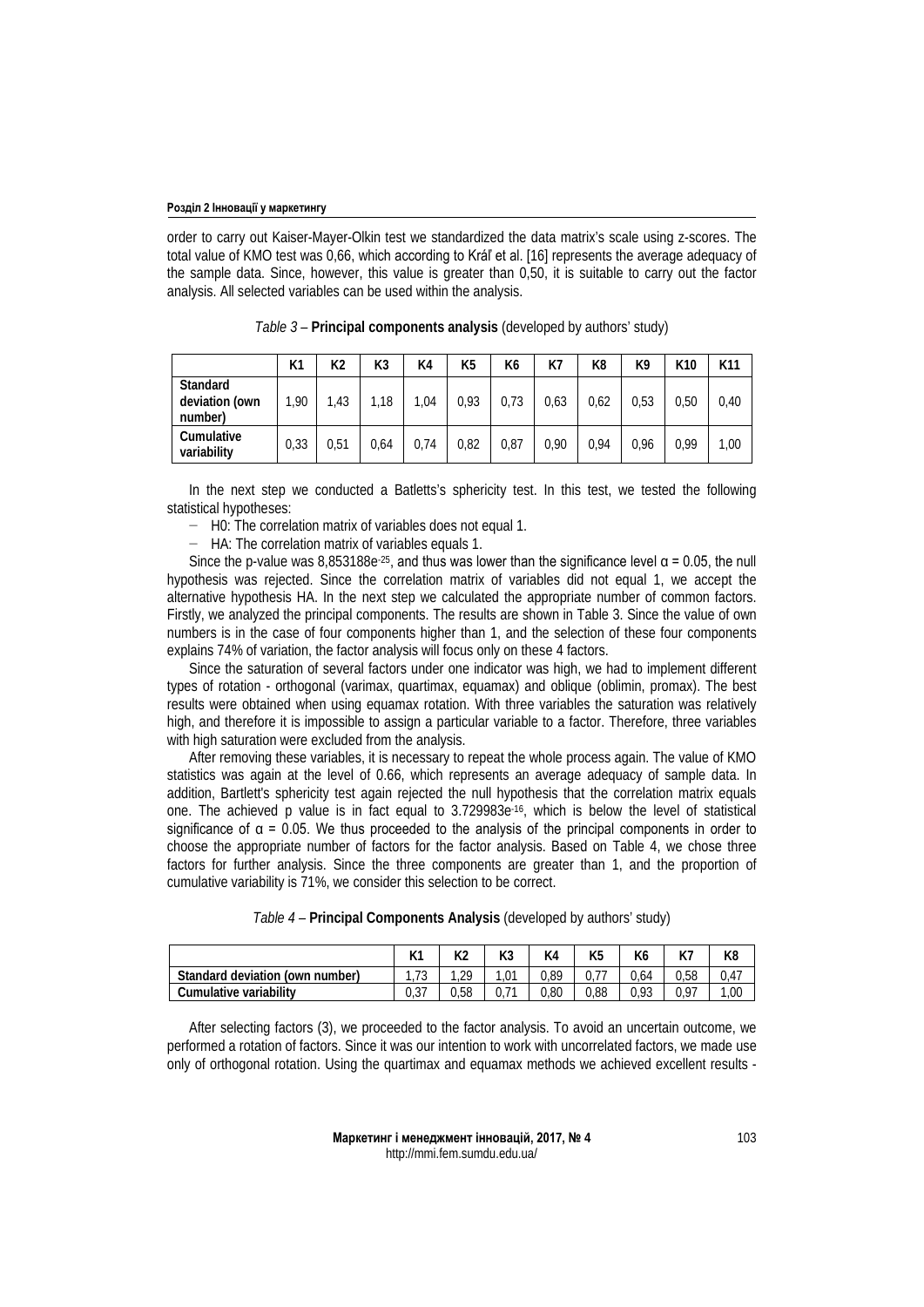factor saturation of individual factors was really high. Although we did not arrive at the same high saturation of factors using the varimax method, we were able to eliminate the influence of a single indicator on several factors. Therefore, the varimax method was preferred. Factor saturation is shown in Table 5.

| Variables (indicators)                             | F1      | F <sub>2</sub> | F3      | h <sup>2</sup> | u <sup>2</sup> |
|----------------------------------------------------|---------|----------------|---------|----------------|----------------|
| A. Got ideas, inspiration online                   | 0.18    | $-0.90$        | 0,03    | 0.84           | 0,16           |
| B. I found relevant brands online                  |         | $-0.09$        | 0,72    | 0,63           | 0,37           |
| D. Sought opinions/review/advice online            | 0.27    | 0,77           | $-0.10$ | 0.67           | 0.33           |
| E. Watched relevant videos online                  | 0,74    | $-0.17$        | 0.05    | 0.59           | 0,41           |
| G. Found where to buy/ product availability online | 0.83    | 0.19           | 0.14    | 0.74           | 0,26           |
| H. Get store direction/ location online            | 0.76    | 0.30           | 0.11    | 0.68           | 0,32           |
| I. Request contact details/contacted company       | 0.80    | $-0,1$         | 0.28    | 0.72           | 0.28           |
| K. Sought other information                        | $-0.05$ | 0,03           | $-0.88$ | 0.79           | 0.21           |

| Table 5 - Saturation matrix (varimax rotation) (developed by authors' study) |  |  |
|------------------------------------------------------------------------------|--|--|
|------------------------------------------------------------------------------|--|--|

Based on the factor analysis we arrived at the following three factors:

− **Factor 1**: watching relevant videos, verifying product availability, getting store directions, contacting the brand/store;

− **Factor 2:** looking for ideas/inspiration, reviews and opinions;

− **Factor 3:** searching for brands, looking for information.

Factor 1 can be explained as a factor representing a greater commitment to purchasing a product. It includes the activities that get user in a direct contact with the brand. However, the presence of the variable "watching relevant videos" in this group cannot be interpreted. On the other hand, as an innovation in marketing communication, while user is watching the video, the AI-based machine can trigger the information regarding the availability of the product surrounded by the option to get directions to the close store or contact the store. Factor 2 could be defined as the initial phase of in the search for the products. As the Factor 2 involves variables such as search for ideas, reviews and opinions followed by the search for suitable alternatives, this factor acts as a huge factor in the awareness phase. If provided together, idea with the factor of social proof might work as a persuasive technique in order to either create more desire or to move customer faster throughout the marketing/sales funnel. Factor 3 cannot be interpreted in a straightforward way as we did not establish the importance behind finding other information. Overall, it can be concluded that factors cannot be clearly interpreted. Since the reduction of the number of variables is important for the cluster analysis, failure to interpret the factors is not significant for the results of this study. Factor saturations have helped us to create 3 new latent variables containing factor scores that will be used as input data for cluster analysis. The last step before starting the cluster analysis itself is to verify the assumption that there is no dependence between newly created variables. For this purpose, we have compiled a correlation matrix as shown in Table 6.

As can be seen, the correlations between the factors are close to zero, thus confirming that the result of orthogonal rotation is uncorrelated factors. Once all the assumptions have been made, we can carry out the cluster analysis.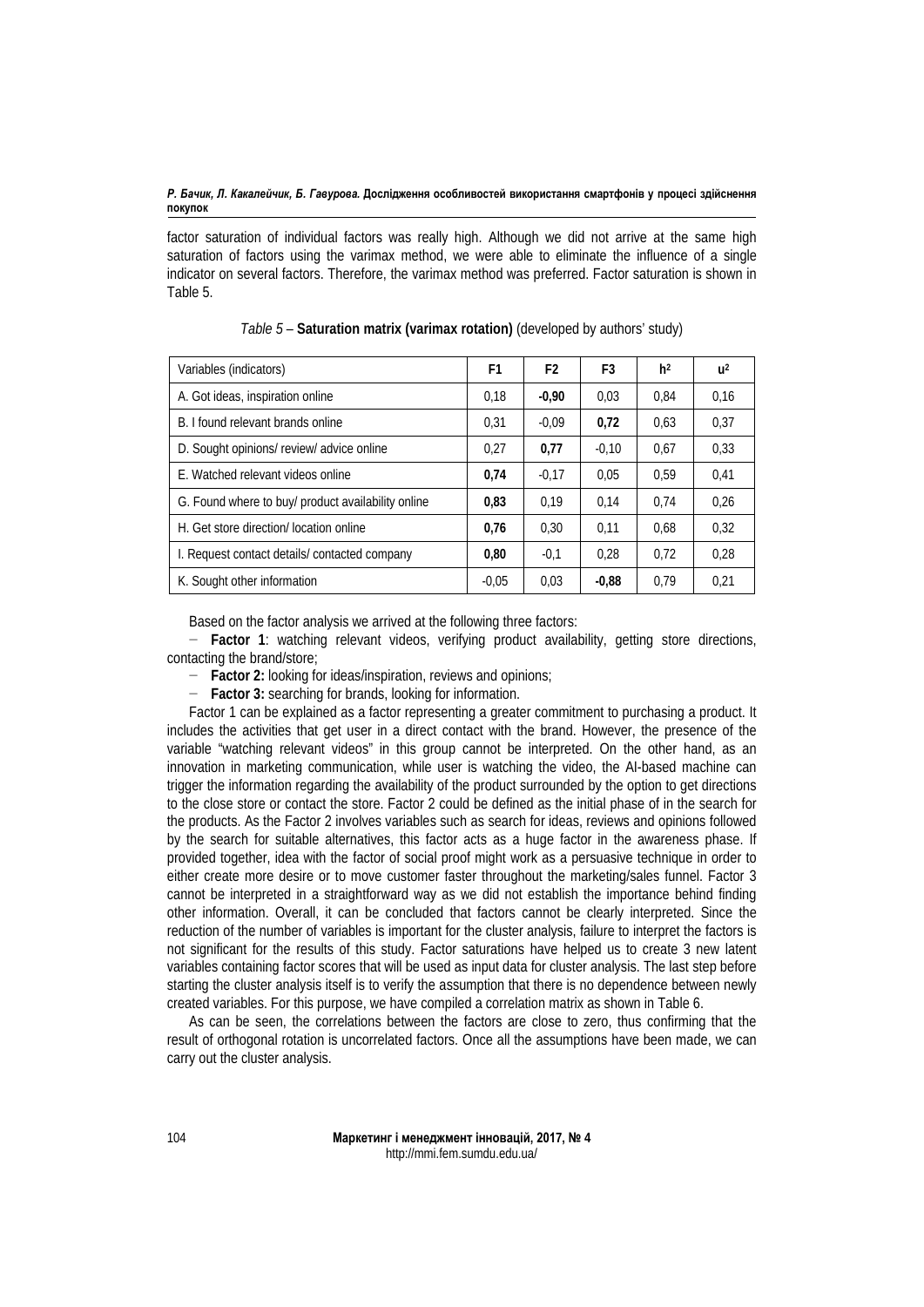| Розділ 2 Інновації у маркетингу |  |  |
|---------------------------------|--|--|
|---------------------------------|--|--|

|          | Factor 1           | Factor 2                 | Factor 3                 |
|----------|--------------------|--------------------------|--------------------------|
| Factor 1 | 1.00               | 2.830630e <sup>-16</sup> | $-4.214035e^{-16}$       |
| Factor 2 | 2.830630e-16       | 1.00                     | 1.165143e <sup>-15</sup> |
| Factor 3 | $-4.214035e^{-16}$ | 1.165143e-15             | 1,00                     |

*Table 6 –* **Correlation matrix of factors** (developed by authors' study)

The first step of the cluster analysis was to determine the appropriate number of clusters, using the Figure 1. Y-axis in the Figure 1 represents the ratio of the sum of squares between the clusters and the total sum of squares. When choosing the number of clusters, this ratio should be, however, as high as possible. When choosing the right number of clusters it is necessary to take into account the curvature of the displayed line. When choosing an appropriate number of clusters it is advisable to choose such a point at which the line breaks significantly. In Figure 1, this condition can be monitored especially when 4 or 7 clusters are observed. Due to the size of the data file and possible problems with cluster defining this study will employ k-means method using four clusters.



*Figure 1 –* **Selecting suitable number of clusters (k-means)** (developed by authors' study)

After selecting the appropriate number of clusters we were able to proceed with the actual cluster analysis.

Using the k-means method we defined 4 clusters consisting of the following countries:

− **Cluster 1**: Austria, Belgium, Denmark, France, Germany, Hungary, Lithuania, Latvia, Netherlands, Norway, Poland, Portugal, Sweden, Switzerland, Thailand;

− **Cluster 2**: Bulgaria, Croatia, Estonia, Greece, Russia, Serbia, Slovenia, Ukraine, China, Malaysia, Singapore, Vietnam, Argentina;

− **Cluster 3**: Australia, India, New Zealand, Philippines, Canada, United States of America, Saudi Arabia, Turkey, United Arab Emirates, Nigeria, South Africa;

− **Cluster 4**: Czech Republic, Finland, Ireland, Italy, Romania, Slovakia, Spain, United Kingdom, Hong Kong, Indonesia, Japan, South Korea, Taiwan, Brazil, Mexico, Israel, Kenya.

The clusplot in Figure 2 shows the division of countries into clusters with respect to components obtained by factor analysis. Figure 3 shows the geographic distribution of clusters. In many clusters, spatial correlations can be observed. For example, Custer 1 represents almost a single territory, with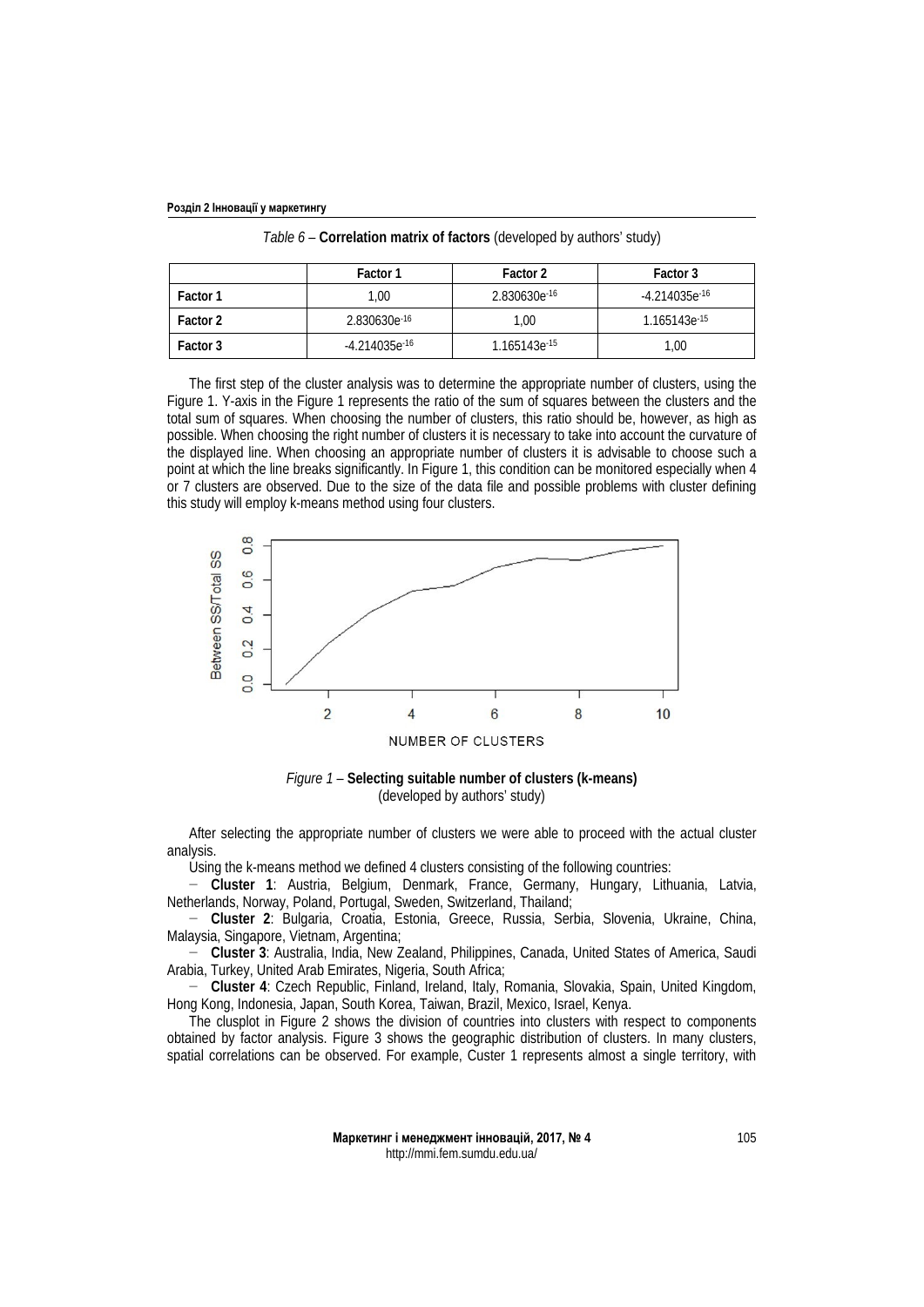*Р. Бачик, Л. Какалейчик, Б. Гавурова.* **Дослідження особливостей використання смартфонів у процесі здійснення покупок**

only Portugal and Thailand outlying. Even in the case of Cluster 2, it is possible to see that Russia and China form the largest area, but their neighbors are also in the cluster. The least spatial correlations can be observed in the case of Cluster 3 and Cluster 4. Cluster 3 occupies relatively large part of the territory including North America (USA and Canada), Australia, Asian and African countries.



*Figure 2 –* **Clusplot (k-means, 4 clusters)** (developed by authors' study)

If Turkey was not considered a European country, this cluster would be the only one that does not

**Маркетинг і менеджмент інновацій, 2017, № 4** http://mmi.fem.sumdu.edu.ua/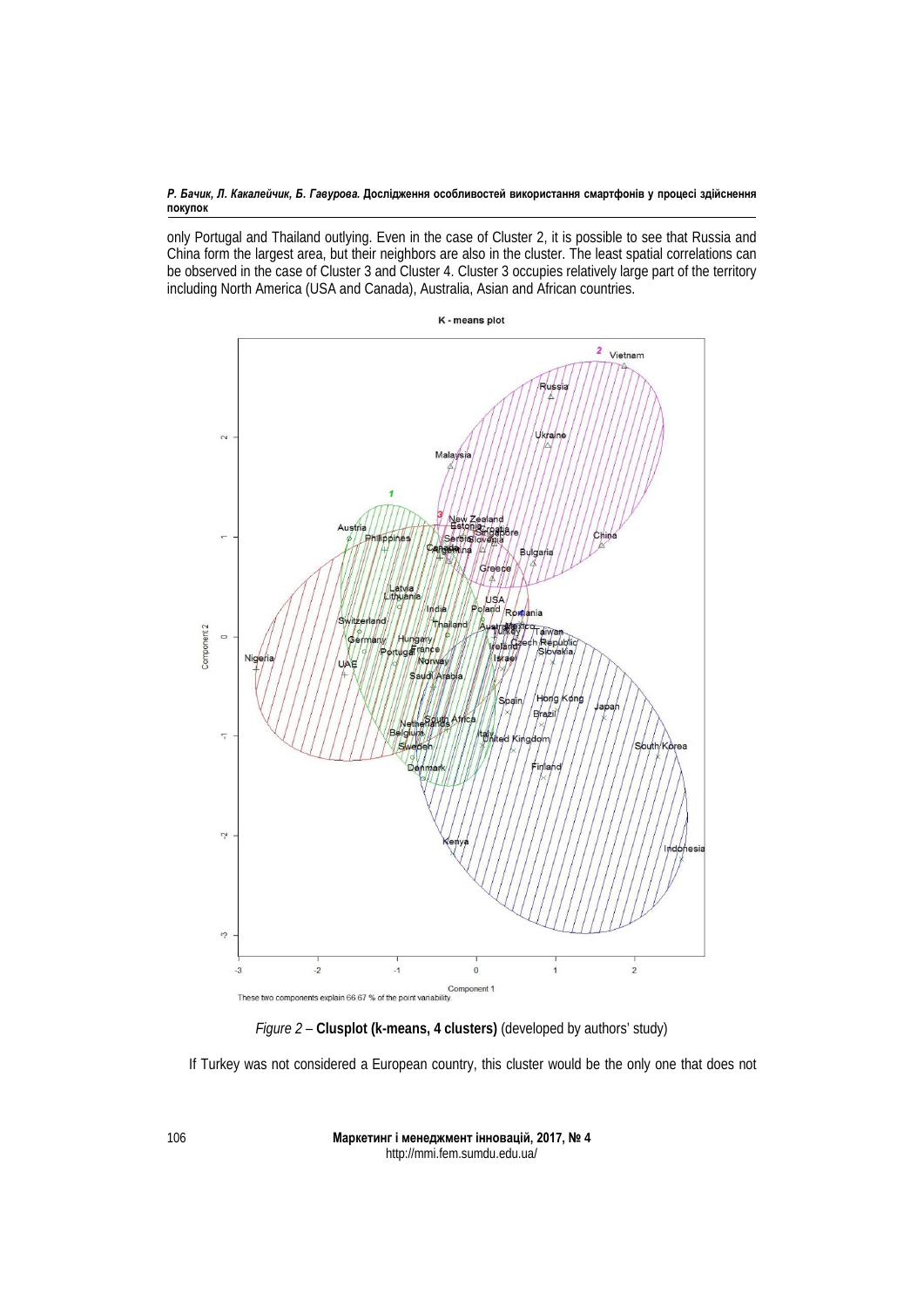include at least one European country. Cluster 4 includes European countries that did not make it into Cluster 1 and 2, Mexico, Brazil, Kenya and the rest of the eastern and southeast Asian countries.



*Figure 3 –* **Geographic distribution of clusters** (developed by authors' study)

More than geographic representation of countries in clusters, the goal of this study is to define the differences between smartphone users in specific clusters. For this purpose, the mean values were calculated for the individual variables, and their comparison can be seen in Figure 4. Based on Figure 4, it's possible to see that users belonging to Cluster 1 use their smartphones mostly to find ideas or inspiration.

For this variable, Cluster 1 achieves the second highest level (25%). The second most widely spread activity on a smartphone in case of Cluster 1 is to get store direction or instructions for finding it. 15% of users in Cluster 1 also use the smartphone to find places where the product can be purchased. Interestingly enough, users in Cluster 1, compared to other clusters, use their smartphone to find the other information. In total, it is possible to say that users in Cluster 1 are the least active user groups. As this cluster is the made of backbone European countries, we can label these European countries as conservative with regard to their use of smartphones in the pre-purchase phase of the purchasing cycle. Conversely, users from countries belonging to Cluster 2 are among the most active smartphone users in the pre-purchase phase of the buying process. The users use their smartphones to get store direction – they hold the overall primacy between the clusters. The second most popular activity is finding a place where goods can be purchased. The third most popular activity is finding ideas or inspiration. Users in Cluster 2 use smartphones on average the most when looking for relevant brands, viewing relevant videos and contacting a store or requesting a contact from a store. Users in Cluster 2 are active on their smartphones during their pre-purchase phase. As an incentive for further analysis we propose to investigate the reasons why residents of these countries use their smartphones to such an extent. Cluster 3 dominates in case of the variable in "inspiration" with an average of 37% of users. The second

> **Маркетинг і менеджмент інновацій, 2017, № 4** http://mmi.fem.sumdu.edu.ua/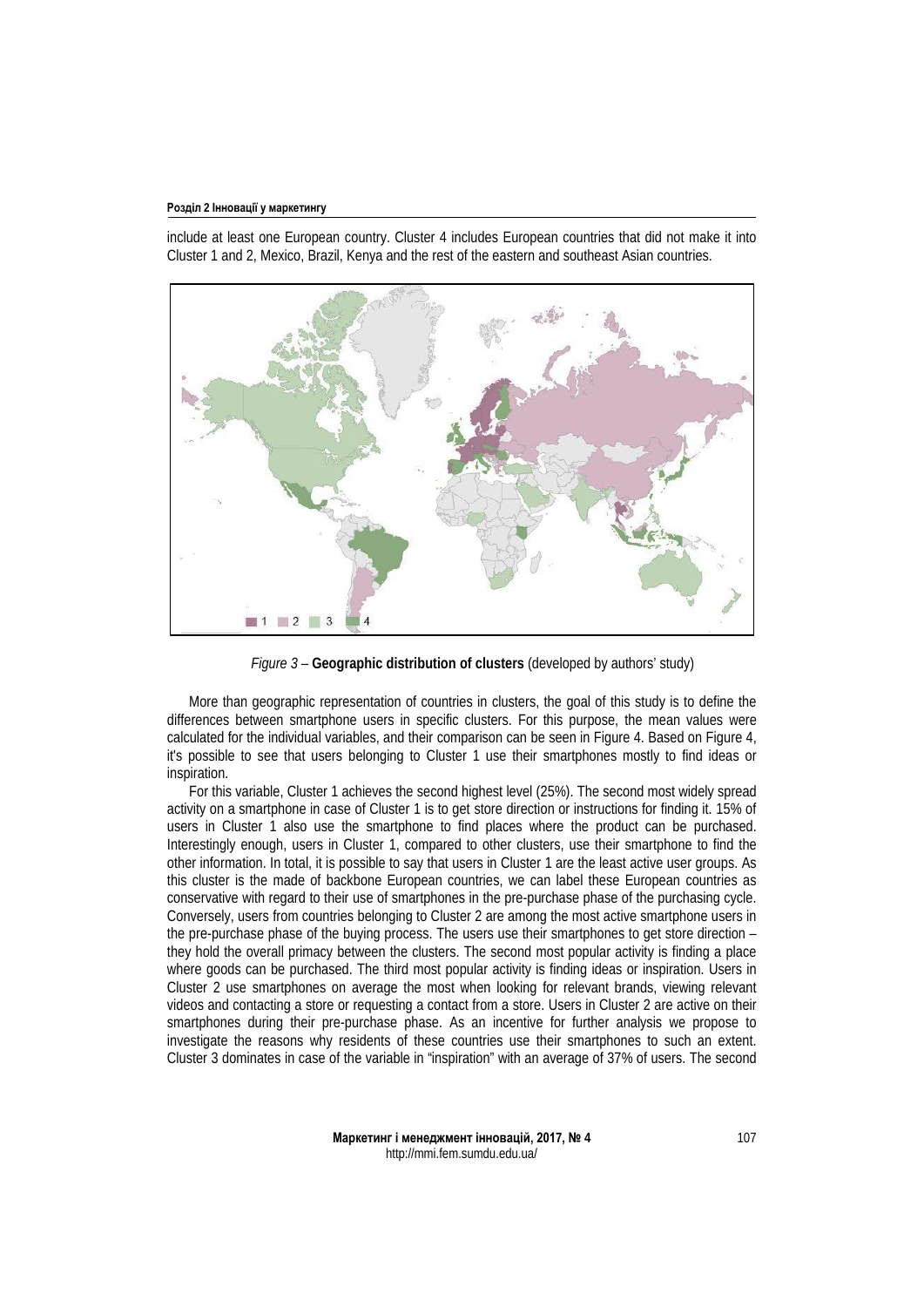most popular smartphone activity in the pre-purchase process was "where to buy a product", the third was "store location or instructions to find it". These users also use their smartphones to find opinions and ratings of products. Since Cluster 3 features United States and Canada, where the Yelp platform is very popular, we assume that this factor has influenced the results. For other activities, it can be argued that users in Cluster 3 use their smartphones to a similar extent as users in Cluster 2, with no significant difference between them.





Similarly to Cluster 1, Cluster 4 contains more conservative users, who are slightly more active when using smartphones than users in Cluster 1. Among the three most common activities, as in the case of the previous clusters, is the variable "get store location", "where to buy a product", and "search for ideas and inspiration online".

In general, the following conclusions can be drawn:

− although it is possible to divide countries with more active and less active smartphone users into cluster, the most popular activities in the pre-purchase process are looking for ideas, where to buy the product and the location of the store. Other activities are not carried out to a large extent. It is possible to spot ROPO effect (research online, purchase offline) in this case, as users in pre-purchase stage are looking for offline places to purchase the product. In such a scenario, it is possible to conclude that by

> **Маркетинг і менеджмент інновацій, 2017, № 4** http://mmi.fem.sumdu.edu.ua/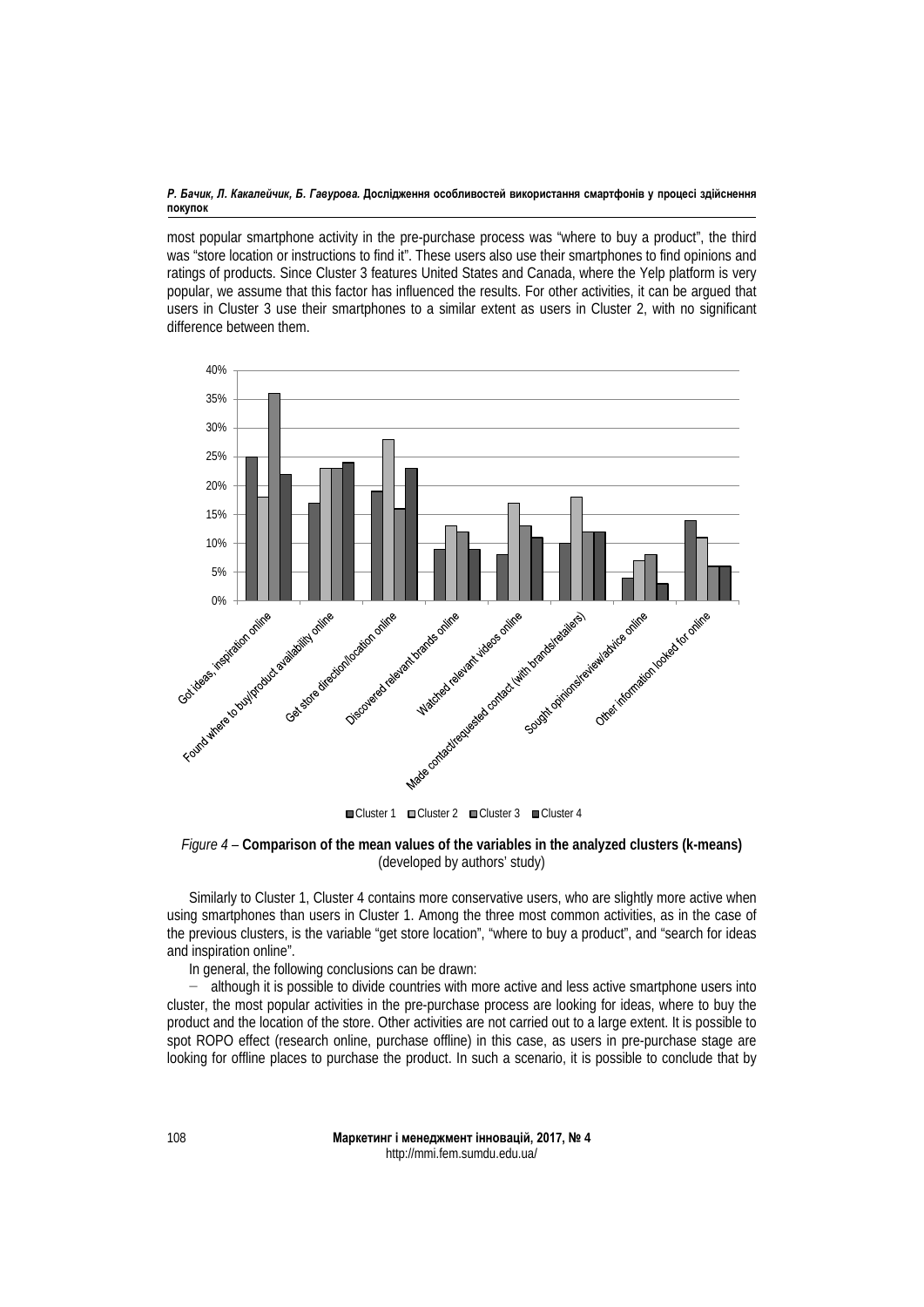providing shoppers with the option to find a near-by store and get directions to it, it is possible to drive offline store traffic and gain revenue from, in other cases, mobile shoppers.

− users in Cluster 2 are using smartphones to the fullest extent, so it makes the most sense to optimize the pre-purchase activities for mobile devices. Moreover, this Cluster has a great potential for the implementation of marketing innovations designed to be used on mobile devices.

− clusters containing European countries (with the exception of Cluster 2) show low smartphone usage in the pre-sales process, indicating user conservatism in these countries. However, it is not clear if innovations in the marketing communications targeted to these users might be useless or supporting in terms of mobile purchasing.

**Discussion.** Even during the analysis of input variables, we were able to find the match with the work of Dorman A.J. [\[7\]](#page-11-4) who assumes that users are in the interaction with the company by using more channels and more importantly for our study, more than one device. As the values observed in all variables did not equal to 100% (moreover, in the majority of countries, it was less than 50%), this study confirms the existence of omnichannel users based on the assumption that the rest of the users execute the activities either via desktop computer or other mobile device. As Pushter J. [\[23\]](#page-12-5) stated, smartphone ownership grows significantly in developing countries. The results of our cluster analysis shown that users especially from developing countries shown higher adoption of smartphones in the purchasing process and therefore are better candidates for innovations in marketing communication. On the other hand, the results of our study don't match with conclusions by Holmes et al. [\[13\]](#page-11-11) who stated that smartphones are mostly used in the pre-purchase stage. We found out that with the exception of Cluster 2 and 3, smartphones are commonly used only for inspiration finding, checking out the availability of the product, as well as finding out the store in the area. Smartphones are not broadly used for other observed activities connected with this stage of the purchase process.

Moreover, by comparing our results with our previous studies [2; 22] we found out differences in smartphone adoption in the pre-purchase stage, especially when it came to finding information regarding the product, product research and looking for a store in the closest area. As our previous studies were conducted on the sample consisting users from Generation Y, we assume that these users are more engaged in mobile technology in the purchasing process.

Based on our results, as well as the results resulting from previous studies, we can conclude that smartphones are indeed important ICT tools useful for users within purchasing process. It is possible to predict that as current Generation Y will get older, the adoption of smartphones in the purchasing process will increase and mobile-first trend will reach the gigantic dimension.

**Conclusion.** Our present is characterized by the continuing progress in the field of digital technologies. This is the most apparent in the case of the online environment where innovations are constantly changing the way we communicate. The Internet as a constantly changing and evolving organism penetrates almost into all the dimensions of business entities providing their goods and services on the market. The main aim of the study was to analyze the use of smartphones by customers in the purchasing process based on established theoretical backgrounds and provide suggestions to innovate purchasing process for smartphone users.

The massive expansion of mobile services and the high popularity of smartphones among users is an opportunity for organizations to expand or optimize their sales channels. In our opinion, the trend of popularity in the use of smartphones will continue. Based on the studies we have described, it is clear that smartphones are used in the buying process, although they are not dominant at the purchasing stage. These devices can be characterized as a full-featured source of information in the search for product information.

The above-described findings in the analysis of the use of smartphones by customers in the purchasing process can be considered highly relevant from the point of view of theory and practice. Our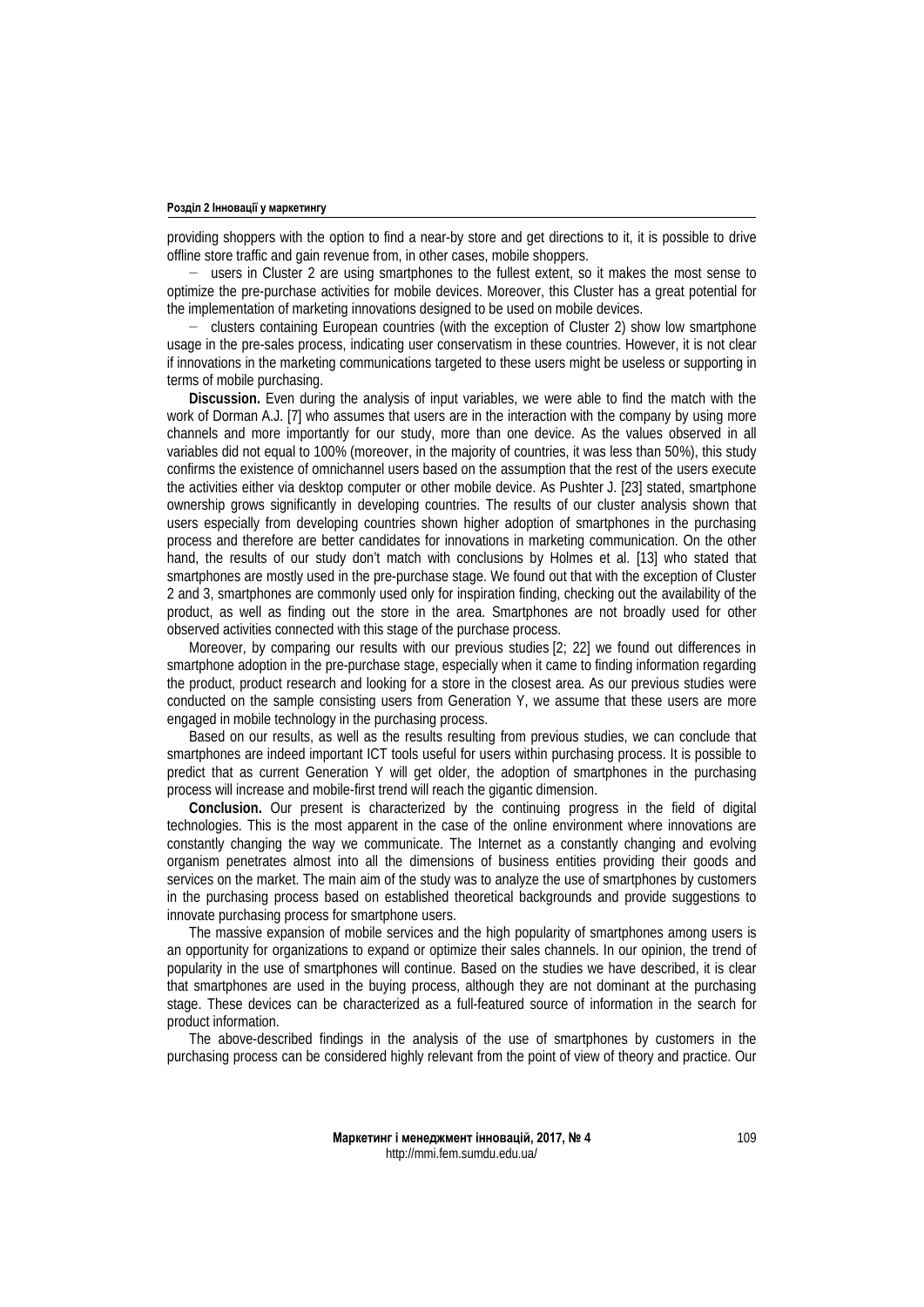findings, based on the answers of 78 920 respondents from 56 countries, have the ambition to help market participants better understand the user preferences and motives that influence the online shopping process.

We were able to determine four groups of smartphone users who could be subdivided into two main groups – users engaged to smartphones in the purchasing process and to those who are not. It was found that users from developing economies are more engaged in the smartphones. On the contrary, users from European countries appears to be more conservative. Moreover, it was found out that mobile shoppers follow ROPO effect, as they are looking for places where to purchase product offline after searching for it online in the pre-purchase stage.

As the development of mobile devices made users use not only one device during the purchasing process, it will be interesting to see how the trend will be reflected on the business entities part marketing activities in the form of modern and innovative forms of online shopping. The comfort and immediacy in the use of mobile devices in conjunction with ongoing innovations will result in further growth in the popularity of using mobile devices, especially in the online shopping.

<span id="page-11-12"></span>2. Bucko, J., Kakalejčík, L., & Nastišin, Ľ. (2015, September). Use of smartphones during purchasing process. In *Central European Conference in Finance and Economics (CEFE2015), Technical University of Košice*, 91-97.

<span id="page-11-3"></span>3. Consumer Barometer (2017a). Trended data. *www.consumerbarometer.com.* Retrieved from [https://www.consumerbarometer.com/en/trending/?countryCode=SK&category=TRN-NOFILTER-ALL.](https://www.consumerbarometer.com/en/trending/?countryCode=SK&category=TRN-NOFILTER-ALL) 

<span id="page-11-17"></span>4. Consumer Barometer (2017b). Methodology. *[www.consumerbarometer.com.](http://www.consumerbarometer.com/)* Retrieved fro[m:https://www.consumerbarometer.com/en/about/.](https://www.consumerbarometer.com/en/about/) 

<span id="page-11-5"></span>5. DELOITTE (2015). 2015 Global Mobile Consumer Survey: US Edition The rise of the always-connected consumer.<br>-www2.deloitte.com/content/dam/Deloitte/us/Documents/technology-media [https://www2.deloitte.com/content/dam/Deloitte/us/Documents/technology-media](https://www2.deloitte.com/content/dam/Deloitte/us/Documents/technology-media-telecommunications/us-tmt-global-mobile-executive-summary-2015.pdf)[telecommunications/us-tmt-global-mobile-executive-summary-2015.pdf.](https://www2.deloitte.com/content/dam/Deloitte/us/Documents/technology-media-telecommunications/us-tmt-global-mobile-executive-summary-2015.pdf) 

<span id="page-11-13"></span>6. DIGITASLBI (2015). Connected Commerce. *www.digitaslbi.com.* Retrieved from [http://www.digitaslbi.com/Global/ConnectedCommerce2015-Deck-FINAL.pdf.](http://www.digitaslbi.com/Global/ConnectedCommerce2015-Deck-FINAL.pdf) 

<span id="page-11-4"></span>7. Dorman, A.J. (2013). *Omni-Channel Retail and the New Age Consumer: An Empirical Analysis of Direct-to-Consumer Channel Interaction in the Retail Industry* (senior thesis). Retrieved from Claremont: Claremont McKenna College.

<span id="page-11-7"></span>8. Edelman, D.C., & Singer, M. (2016). Competing on Customer Journeys. Measuring Marketing Insights: Turning Data into Action. *www.google.com*. Retrieved from [https://www.google.com/analytics/resources/white-paper-hbr-measuring-marketing](https://www.google.com/analytics/resources/white-paper-hbr-measuring-marketing-insights-collection.html)[insights-collection.html.](https://www.google.com/analytics/resources/white-paper-hbr-measuring-marketing-insights-collection.html) 

<span id="page-11-14"></span>9. Einav, L., Levin, J., Popov, I., & Sundaresan, N. (2014). Growth, adoption, and use of mobile E-commerce. *The American economic review*, *104*(5), 489-494.

<span id="page-11-16"></span>10. Groß, M. (2015). Mobile shopping: a classification framework and literature review. *International Journal of Retail & Distribution Management*, *43*(3), 221-241.

<span id="page-11-2"></span>11. Hagyari, P., Bacik, R., & Fedorko, R. (2016). Analysis of the key factors of reputation management in conditions of city marketing. *Polish Journal of Management Studies*, 13(1), 69-80.

<span id="page-11-1"></span>12. Halligan, B., & Shah, D. (2014). *Inbound Marketing: Get found using Google, Social Media and Blogs.* New Jersey: John Wiley & Sons.

<span id="page-11-11"></span>13. Holmes, A., Byrne, A., & Rowley, J. (2013). Mobile shopping behaviour: insights into attitudes, shopping process involvement and location. *International Journal of Retail & Distribution Management, 42*(1), 25-39.

<span id="page-11-6"></span>14. Juaneda-Ayensa, E., Mosquera, A., & Murillo, Y. S. (2016). Omnichannel customer behavior: key drivers of technology acceptance and use and their effects on purchase intention. *Frontiers in psychology*, *7*, 1-11.

15. Korchagin, P., Korneeva, E., & Nikitina, N. (2015). Factors that Influence the Effectiveness of Russian Telecommunication Companies. *Economics & Sociology*, 8(3), 119-130.

<span id="page-11-18"></span>16. Kráľ, P., Kanderová, M., Kaščáková, A., Nedelová, G., & Valenčáková, V. (2009). Viacrozmerné štatistické metódy so zameraním na riešenie problémov ekonomickej praxe. *Banská Bystrica: Ekonomická fakulta UMB*. [In Slovak].

<span id="page-11-10"></span>17. Lazaris, C., Vrechopoulos, A. P., Doukidis, G. I., & Fraidaki, A. (2015). Mobile Apps for Omnichannel Retailing: Revealing the Emerging Showroom Phenomenon. In *MCIS*.

<span id="page-11-15"></span>18. Olivier, X., & Treblanche, N. S. (2016). An investigation into the antecedents and outcomes of the m-shopping experience. *The Business and Management Review, 7*(5), 263-267.

<span id="page-11-0"></span>19. Palová, D., & Vejačka, M. (2015). FASTER Platform – an Online Tool for EU Accountants Education. *MIPRO 2015, Rijeka: Croatian Society for Information and Communication Technology, Electronics and Microelectronics*, 838-843.

<span id="page-11-9"></span>20. Peltola, S., Vainio, H., & Nieminen, M. (2015, August). Key factors in developing omnichannel customer experience with finnish retailers. In *International Conference on HCI in Business* (pp. 335-346). Springer, Cham.

<span id="page-11-8"></span><sup>1.</sup> Alhlou, F., Asif, S., & Fettman, E. (2016). *Google Analytics Breakthrough: From Zero to Business Impact*. John Wiley & Sons.<br>2.